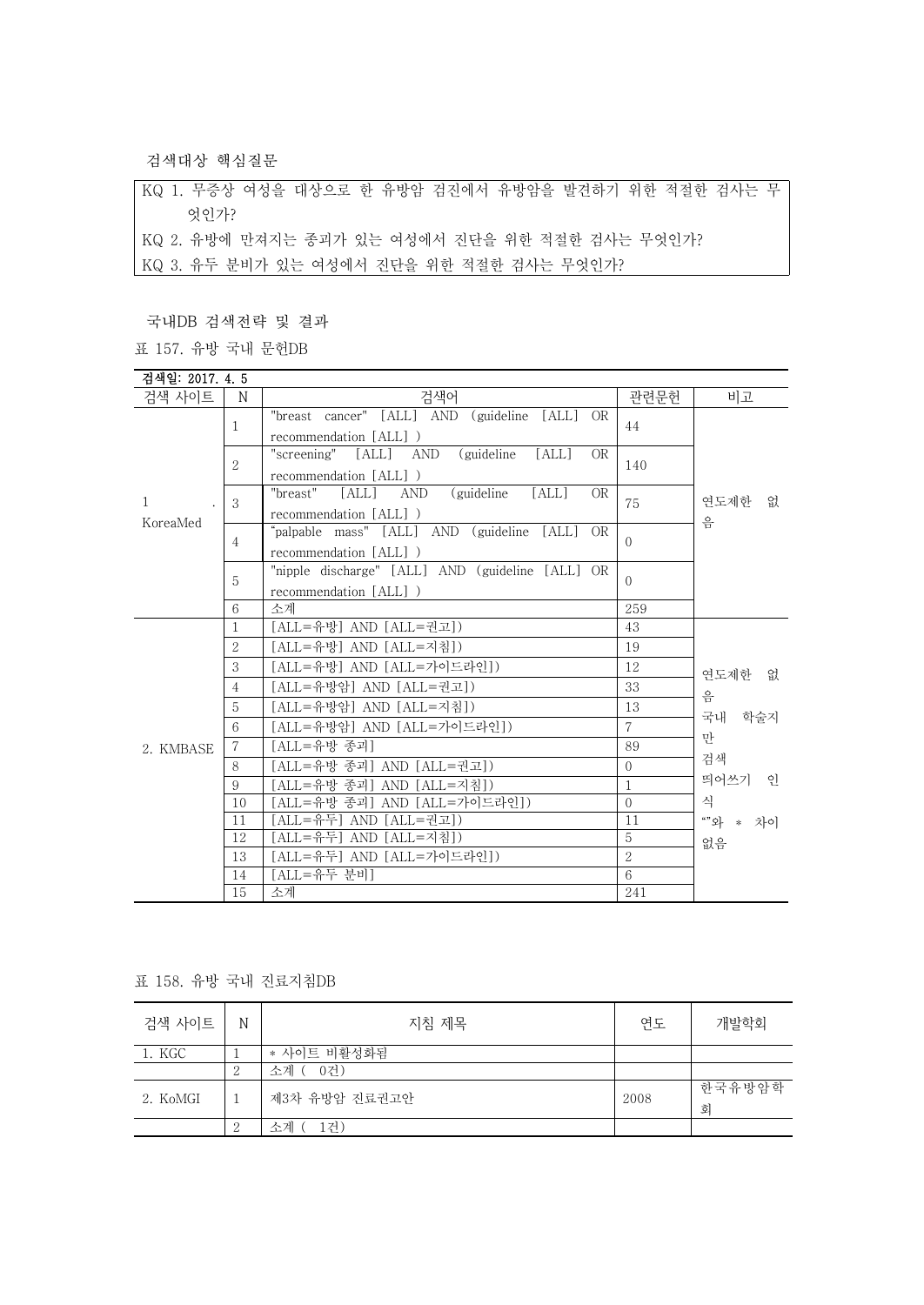국외DB 검색전략 및 결과

표 159. 유방 국외 Ovid-Medline

| 검색일: 2017. 3. 30 |                |                                                         |          |
|------------------|----------------|---------------------------------------------------------|----------|
| 구분               | N              | 검색어                                                     | 검색 결과    |
| P                | 1              | breast cancer.mp. or exp Breast Neoplasms/              | 309.950  |
|                  | $\overline{2}$ | exp Breast Diseases/ or breast mass.mp.                 | 271,874  |
|                  | 3              | papilla secretion.mp.                                   | $\Omega$ |
|                  | 4              | screening.mp. or exp Mass Screening/                    | 482,985  |
|                  | 5              | exp Breast/ or breast.mp.                               | 425,265  |
|                  | 6              | palpable mass.mp.                                       | 2,083    |
|                  |                | nipple discharge.mp. or exp Nipple Discharge/           | 913      |
|                  | 8              | 1 OR 2 OR 3 OR 4 OR 5 OR 6 OR 7                         | 886,500  |
|                  | 9              | exp mammography/ or mammogra\$.mp                       | 36,855   |
| 검사               | 10             | exp breast ultrasonography/ or breast ultrasonogra\$.mp | 4,686    |
|                  | 11             | 9 OR 10                                                 | 39,071   |
| P&검사             | 12             | 8 AND 11                                                | 35,992   |
| 지침               | 13             | guideline.pt.                                           | 16,469   |
|                  | 14             | practice guideline.pt.                                  | 22,705   |
|                  | 15             | guideline\$.ti.                                         | 61,400   |
|                  | 16             | recommendation\$.ti.                                    | 30,229   |
|                  | 17             | 13 OR 14 OR 15 OR 16                                    | 103,596  |
| P&검사&지<br>침      | 18             | 8 AND 11 AND 17                                         | 671      |
| 종합               | 19             |                                                         | 671      |

## 표 160. 유방 국외 Ovid-Embase

| 검색일: 2017. 3. 30 |                |                                                         |           |
|------------------|----------------|---------------------------------------------------------|-----------|
| 구분               | N              | 검색어                                                     | 검색 결과     |
| $\mathsf{P}$     | 1              | breast cancer.mp. or exp Breast Neoplasms/              | 483,920   |
|                  | $\overline{2}$ | exp Breast Diseases/ or breast mass.mp.                 | 485,068   |
|                  | 3              | papilla secretion.mp.                                   | $\Omega$  |
|                  | $\overline{4}$ | screening.mp. or exp Mass Screening/                    | 841,058   |
|                  | 5              | exp Breast/ or breast.mp.                               | 642,094   |
|                  | 6              | palpable mass.mp.                                       | 2,971     |
|                  | 7              | nipple discharge.mp. or exp Nipple Discharge/           | 1,865     |
|                  | 8              | 1 OR 2 OR 3 OR 4 OR 5 OR 6 OR 7                         | 1,446,778 |
| 검사               | 9              | exp mammography/ or mammogra\$.mp                       | 54,673    |
|                  | 10             | exp breast ultrasonography/ or breast ultrasonogra\$.mp | 6,973     |
|                  | 11             | 9 OR 10                                                 | 54,716    |
| P&검사             | 12             | 8 AND 11                                                | 50,659    |
| 지침               | 13             | guideline\$.ti.                                         | 81,345    |
|                  | 14             | recommendation\$.ti.                                    | 38,291    |
|                  | 15             | 13 OR 14                                                | 117,512   |
| P&검사&지<br>침      | 16             | 8 AND 11 AND 15                                         | 951       |
| 종합               | 17             |                                                         | 951       |